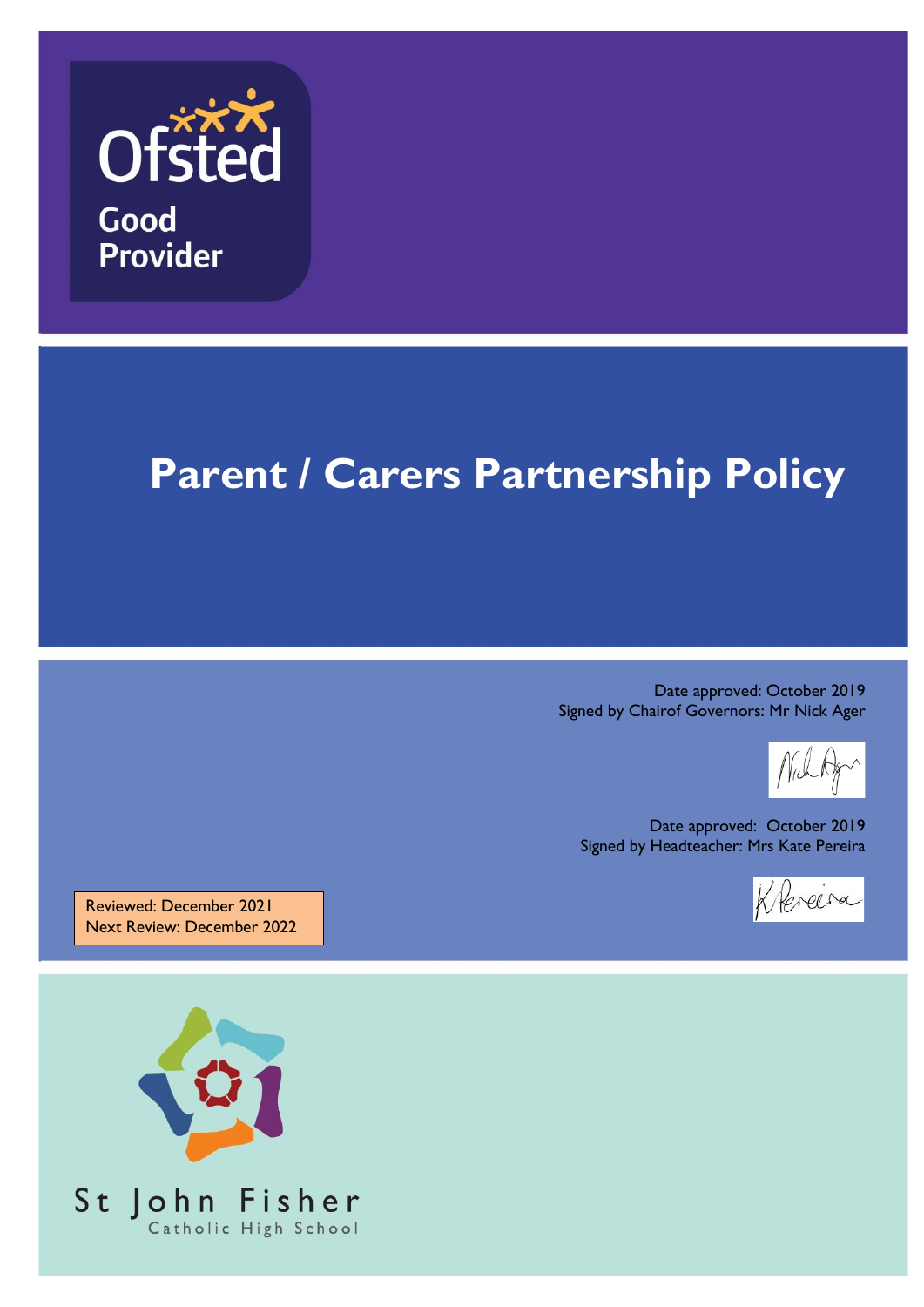## Contents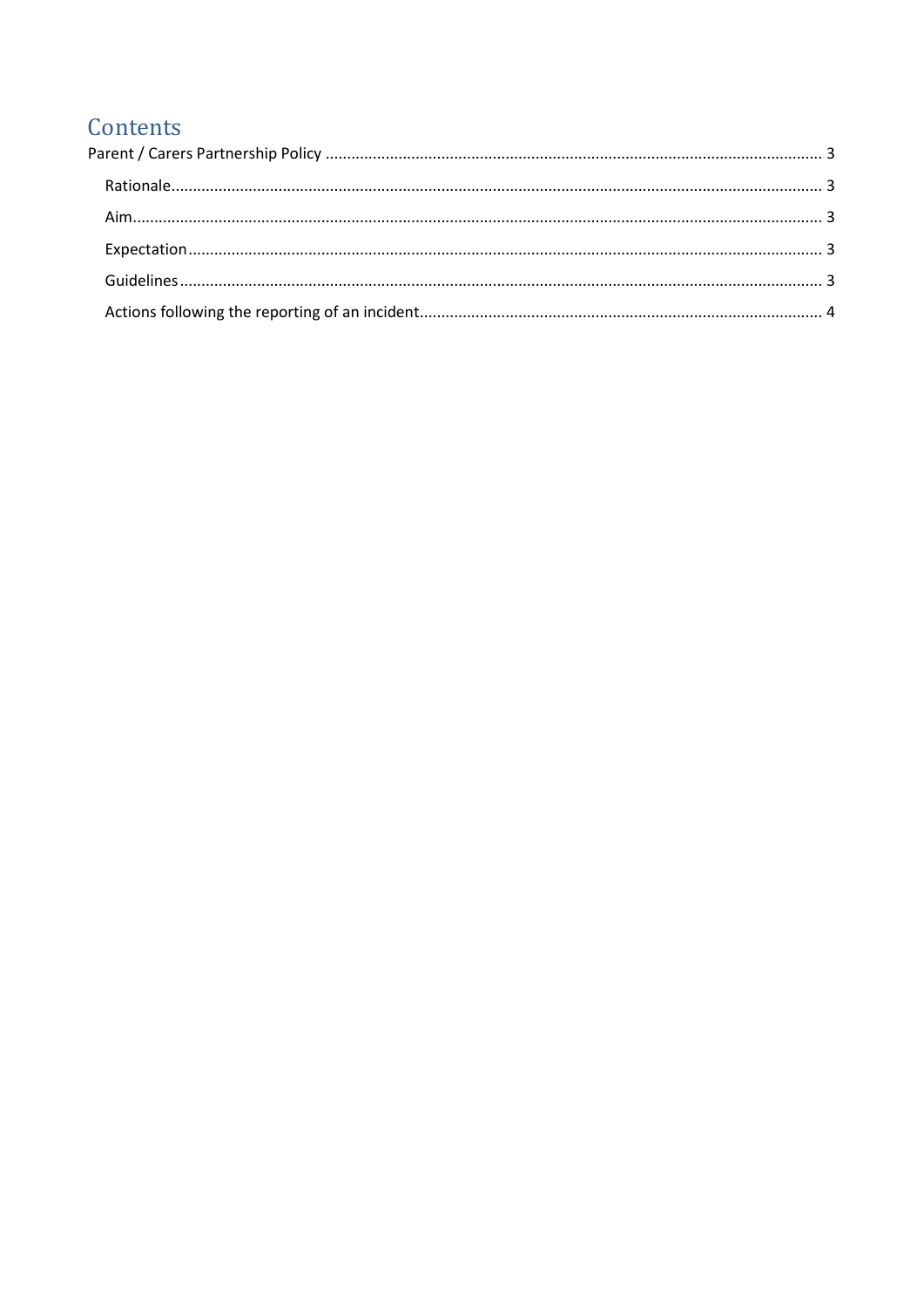# <span id="page-2-0"></span>**Parent / Carers Partnership Policy**

*"I have come that they may have life and have it to the full"*

*John Chapter 10*

#### <span id="page-2-1"></span>**Rationale**

We believe staff, students and parents are entitled to a safe and protective environment in which to work together. Behaviour that may cause harassment, alarm or distress to users of the premises is contrary to the aims of the school.

## <span id="page-2-2"></span>**Aim**

That all members of the school community treat each other with respect and respect the Catholic ethos and values of our school

## <span id="page-2-3"></span>**Expectation**

- That adults set a good example to students at all times in their interaction and behaviour.
- That no members of the school community, including staff, parents or students, are the victims of aggressive, abusive or threatening behaviour from other adults on the school premises.
- Physical attacks and threatening behaviour, abusive or insulting language, verbal or written, to staff, governors, parents and carers, students and other users of the school premises will not be tolerated and will result in withdrawal of permission to be on school premises.
- Any parent who is asked to leave the school premises will have the right to appeal the decision by writing to the Chair of Governors

## <span id="page-2-4"></span>**Guidelines**

Types of behaviour that are considered serious and unacceptable and will not be tolerated towards any member of the school community:

This is not an exhaustive list but seeks to provide illustrations of such behaviour.

- Shouting, either in person or over the telephone
- Inappropriate posting on Social Networking sites will be deemed as bullying and/or defamatory
- Speaking in an aggressive/threatening tone
- Sending aggressive or abusive emails, texts or letters
- Physically intimidating, eg standing very close
- Physical contact
- The use of aggressive hand gestures/exaggerated movements
- Physical threats
- Shaking or holding a fist towards another person
- **•** Swearing
- Spitting
- Racist or sexist comments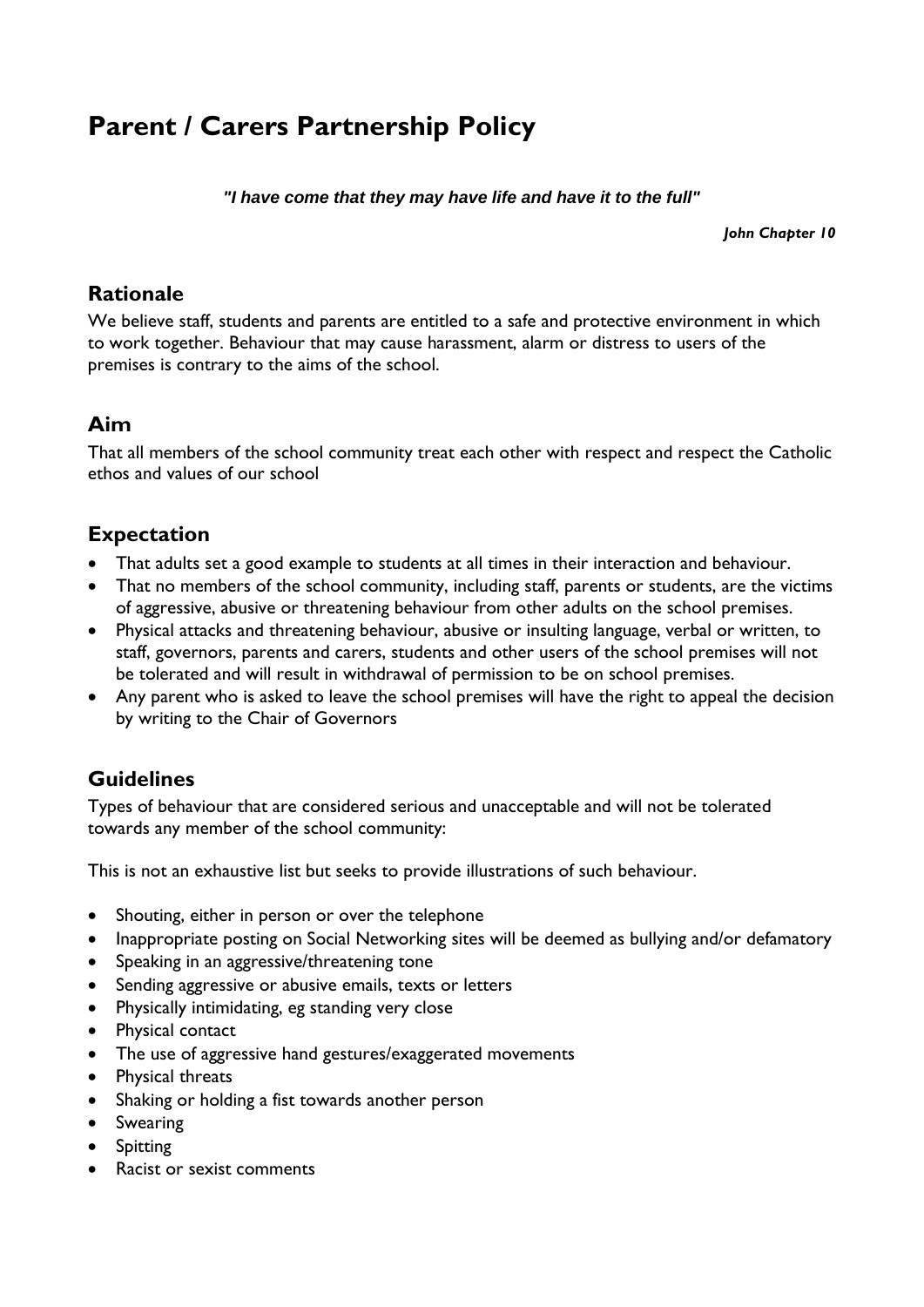Unacceptable behaviour may result in the Police being informed.

The school reserves the right to take any necessary actions to ensure that members of the school community are not subjected to abuse.

School premises are private property and parents have been granted permission from the school to be on school premises. However, in case of abuse or threats to staff, students or other parents, school may ban parents from entering the school site.

It is also an offence under section 547 of the Educations Act 1997 for any person (including a parent) to cause a nuisance or disturbance on school premises. The police may be called to assist removing the person concerned.

### <span id="page-3-0"></span>**Actions following the reporting of an incident**

Any adult found to be using inappropriate behaviour towards other adults or children should be dealt with using the following steps:

#### **An adult approaches a child**

The adult will be spoken to immediately and the issue investigated by a member of the Senior Leadership Team. This will be reported to the Headteacher and recorded and the adult will receive a warning letter.

#### **A parent approaches another parent**

The parent should report this to a member of staff or a school leader. The offending parent/s will be spoken to as soon as possible after the incident and reminded that we have a zero tolerance of inappropriate behaviour. A letter will be given to the parent/s. This warns a parent that if it recurs they could be banned from the school site under section 547 of the Education Act 1996.

#### **A parent approaches a member of staff**

This should be reported immediately to a member of the Senior Leadership Team. This will be investigated as soon as possible and the member of staff will be informed of the action taken. The parent/adult will be spoken to and given a warning letter. This warns a parent/adult that if it recurs they could be banned from the school site under section 547 of the Education Act 1996.

#### **Recurring inappropriate behaviour**

If a parent/s continues to use inappropriate behaviour, they will be referred to the Parent/Carers Partnership Policy. This indicates how anti-social behaviour, when not corrected, can lead to interviews with the Headteacher and Governors. This can then lead to a ban from the school site under section 547 of the Education Act 1996.

This policy will be reviewed annually

**Reviewed by the Governors' Resources Committee:** 

**Last Review Date:** December 2021 **Next Review Date:** December 2022